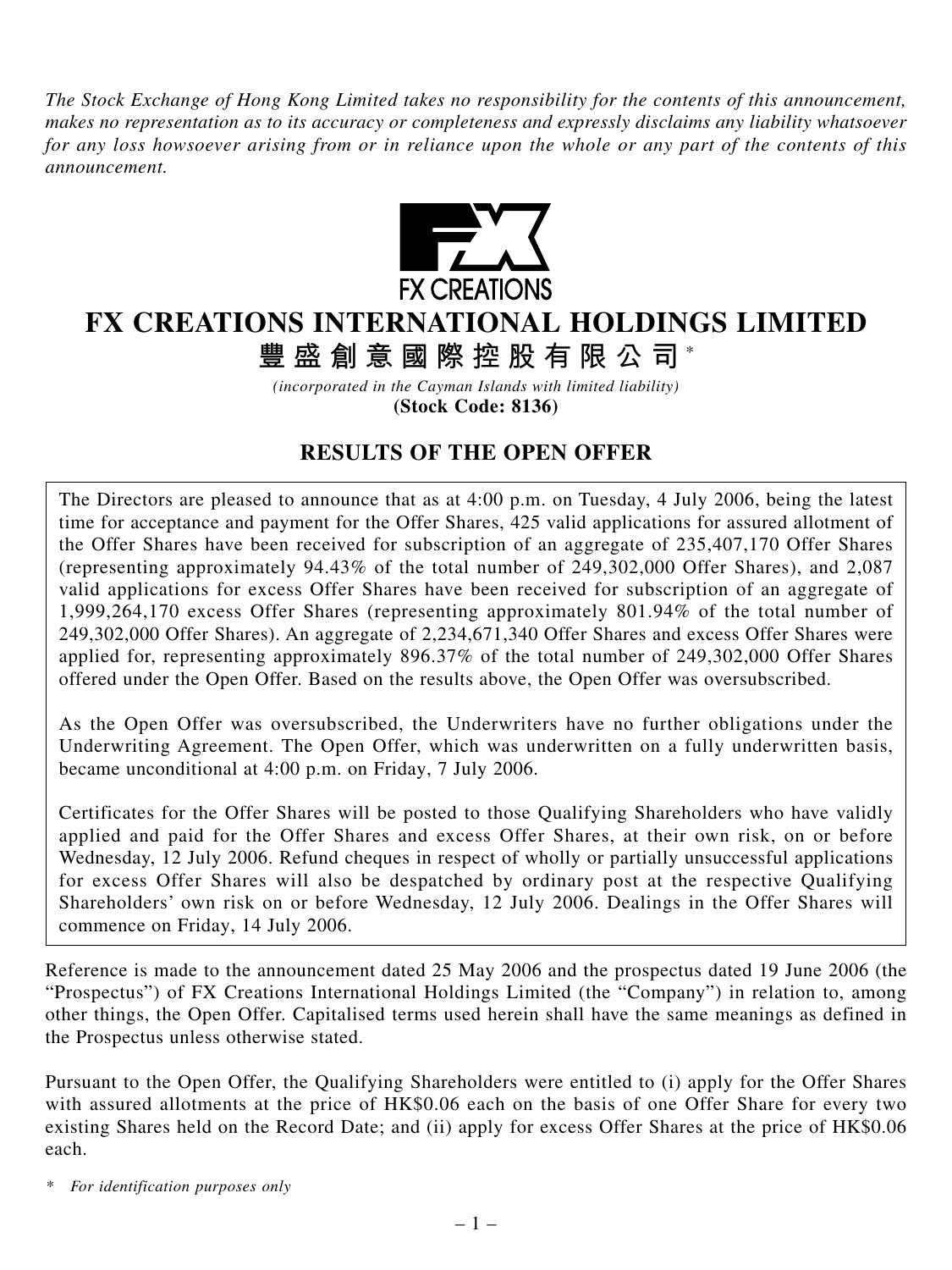### **RESULTS OF THE OPEN OFFER**

The Directors are pleased to announce that as at 4:00 p.m. on Tuesday, 4 July 2006, being the latest time for acceptance and payment for the Offer Shares, 425 valid acceptances for assured allotment of the Offer Shares have been received for subscription of an aggregate of 235,407,170 Offer Shares (representing approximately 94.43% of the total number of 249,302,000 Offer Shares) and 2,087 valid applications for excess Offer Shares have been received for subscription of an aggregate of 1,999,264,170 excess Offer Shares (representing approximately 801.94% of the total number of 249,302,000 Offer Shares). An aggregate of 2,234,671,340 Offer Shares and excess Offer Shares were applied for, representing approximately 896.37% of the total number of 249,302,000 Offer Shares offered under the Open Offer. Based on the results above, the Open Offer was oversubscribed.

As the Open Offer was oversubscribed, the Underwriters have no further obligations under the Underwriting Agreement. The Open Offer, which was underwritten on a fully underwritten basis, became unconditional at 4:00 p.m. on Friday, 7 July 2006.

All subscription money for the Open Offer has been received by the Company as at the date of this announcement.

#### **EXCESS APPLICATION**

The Directors have determined that the 13,894,830 Offer Shares available for excess application have been allotted on the following basis:

| No. of excess Offer<br>Shares applied for | Number of<br>valid<br>applications | <b>Total Number</b><br>of excess<br><b>Offer Shares</b><br>applied for | <b>Total</b><br>number of<br><b>Offer Shares</b><br>allotted | Approximate<br>percentage<br>of allocation<br>based on the<br>total number<br>of excess<br><b>Offer Shares</b><br>applied for in<br>this category | <b>Basis of allocation</b> (Note)                                                                             |
|-------------------------------------------|------------------------------------|------------------------------------------------------------------------|--------------------------------------------------------------|---------------------------------------------------------------------------------------------------------------------------------------------------|---------------------------------------------------------------------------------------------------------------|
| $1 - 7,999$                               | 709                                | 5,656,265                                                              | 159,291                                                      | 2.82%                                                                                                                                             | 20 out of 709 applicants to<br>receive the odd lot applied<br>for in full                                     |
| $8,000 - 999,999$                         | 1,287                              | 55,866,589                                                             | 1,080,000                                                    | 1.93%                                                                                                                                             | 135 out of 1,287 applicants<br>to receive 8,000 Shares                                                        |
| $1,000,000 - 4,999,999$                   | 33                                 | 60,560,425                                                             | 640,000                                                      | 1.06%                                                                                                                                             | Approximately 1.20% of the<br>excess Offer Shares applied<br>for and rounded down to<br>the nearest board lot |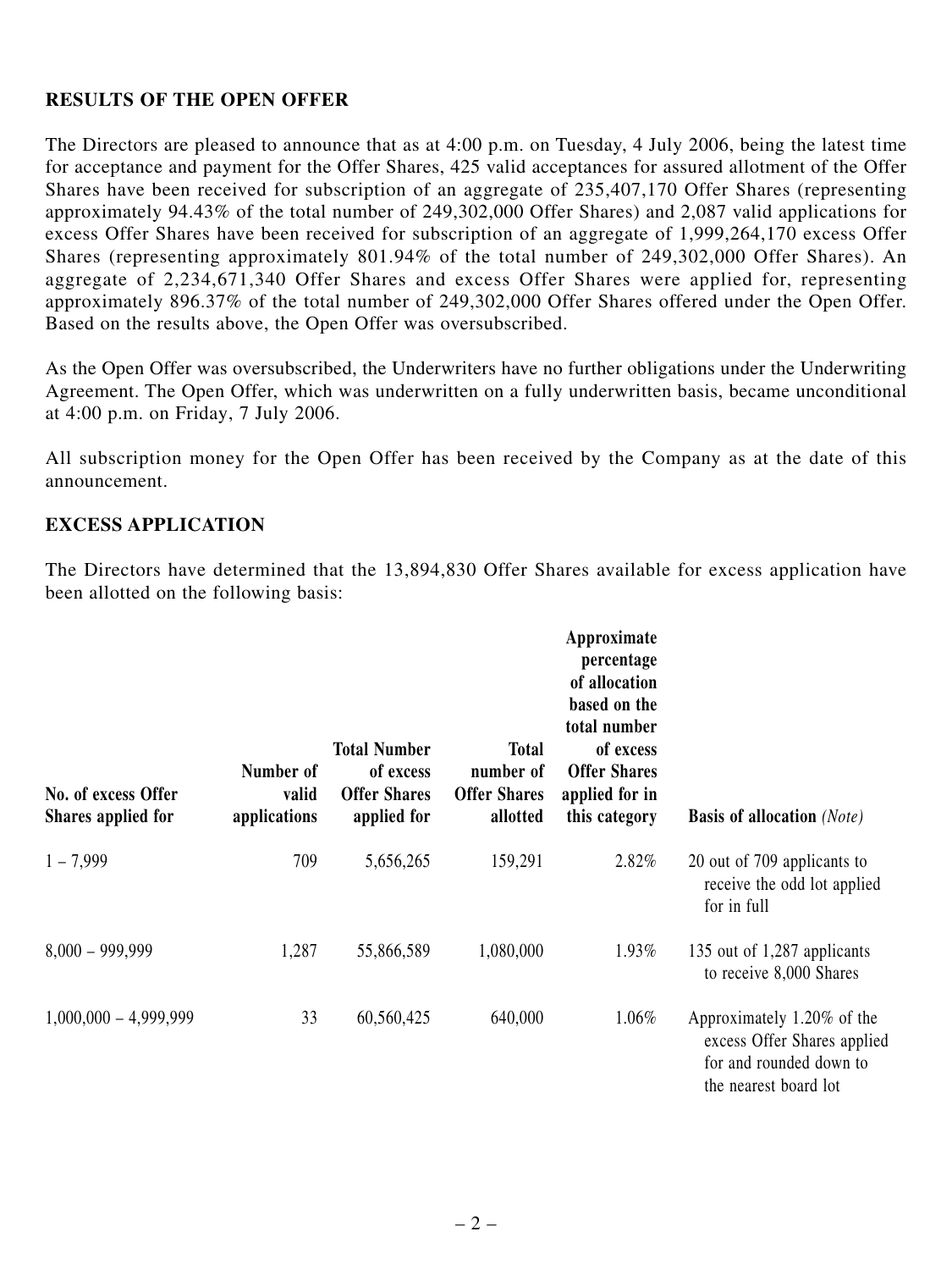| No. of excess Offer<br>Shares applied for | Number of<br>valid<br>applications | <b>Total Number</b><br>of excess<br><b>Offer Shares</b><br>applied for | <b>Total</b><br>number of<br><b>Offer Shares</b><br>allotted | Approximate<br>percentage<br>of allocation<br>based on the<br>total number<br>of excess<br><b>Offer Shares</b><br>applied for in<br>this category | <b>Basis of allocation</b> (Note)                                                                             |
|-------------------------------------------|------------------------------------|------------------------------------------------------------------------|--------------------------------------------------------------|---------------------------------------------------------------------------------------------------------------------------------------------------|---------------------------------------------------------------------------------------------------------------|
| $5,000,000 - 7,999,999$                   | 18                                 | 95,967,456                                                             | 912,000                                                      | 0.95%                                                                                                                                             | Approximately 1.00% of the<br>excess Offer Shares applied<br>for and rounded down to<br>the nearest board lot |
| $8,000,000 - 79,999,999$                  | 36                                 | 733,800,115                                                            | 5,808,000                                                    | 0.79%                                                                                                                                             | Approximately 0.80% of the<br>excess Offer Shares applied<br>for and rounded down to<br>the nearest board lot |
| $80,000,000 - 200,000,000$                | $\overline{2}$                     | 365,008,000                                                            | 2,000,000                                                    | 0.55%                                                                                                                                             | Approximately 0.55% of the<br>excess Offer Shares applied<br>for and rounded down to<br>the nearest board lot |
| 240,004,000                               | $\mathbf{1}$                       | 240,004,000                                                            | 1,200,000                                                    | 0.50%                                                                                                                                             | Approximately 0.5% of the<br>excess Offer Shares applied<br>for and rounded down to<br>the nearest board lot  |
| 442,401,320                               | $\mathbf{1}$                       | 442,401,320                                                            | 2,095,539                                                    | 0.47%                                                                                                                                             | Approximately 0.47% of<br>the excess Offer Shares<br>applied for                                              |

The excess Offer Shares were allocated at the discretion of the Directors and the Directors consider that the allocation of the excess Offer Shares are on a fair and equitable basis taking into account the number of excess Offer Shares applied for by each Qualifying Shareholders, and giving preference to topping-up odd lots to whole board lots.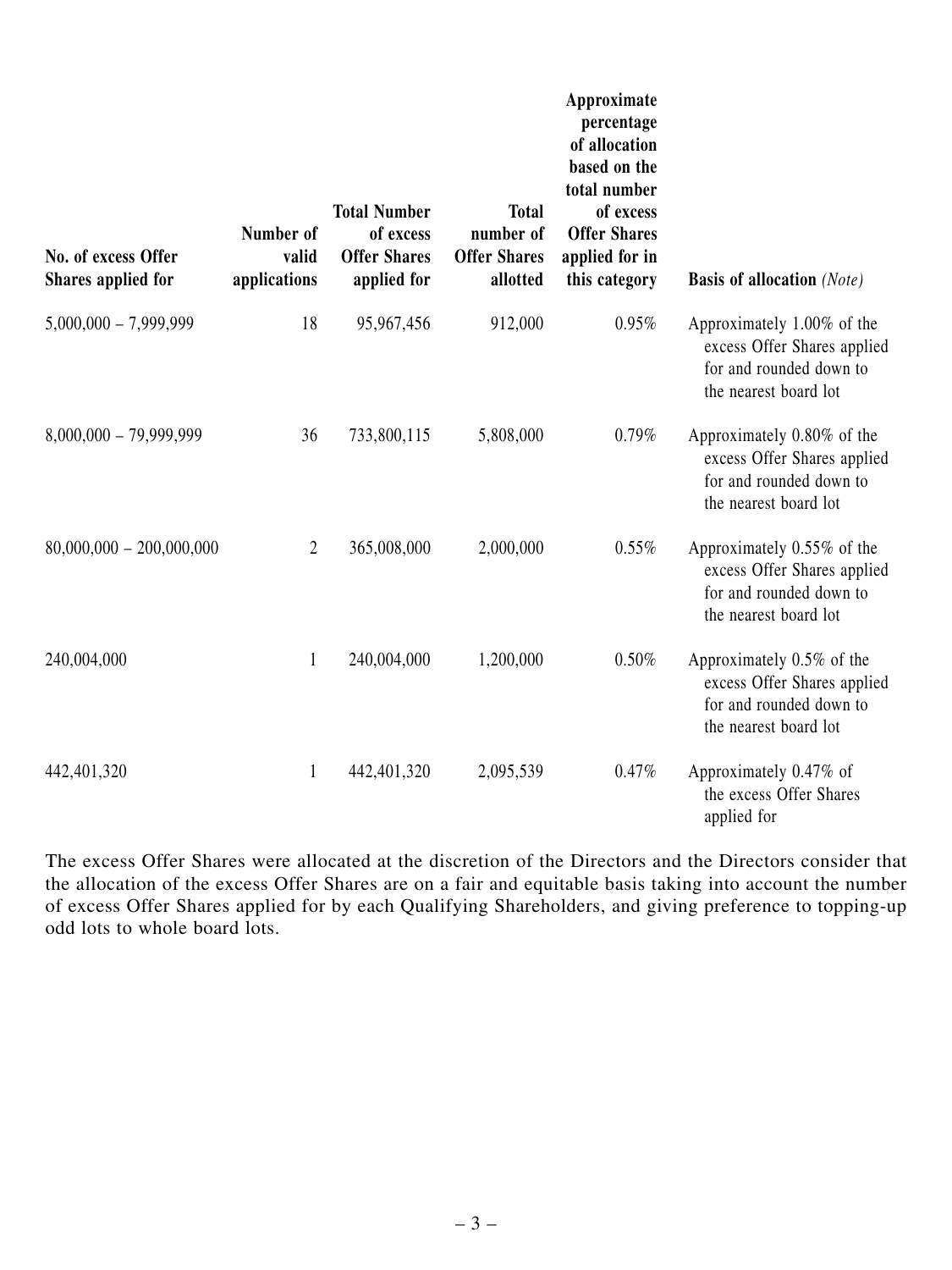#### **SHAREHOLDING STRUCTURE**

In accordance with the irrevocable undertakings given by Mr. Wong under the Underwriting Agreement, Mr. Wong has procured the subscription of or subscribed for the 102,000,000 Offer Shares and 2,300,000 Offer Shares to be allotted to Flyrich and/or any of its associates and himself respectively pursuant to the Open Offer. Accordingly, Mr. Wong and his associates are interested in an aggregate of 312,900,000 Shares, representing approximately 41.84% of the issued share capital of the Company as enlarged by the issue of the Offer Shares.

To the best knowledge of the Directors, the shareholding structure of the Company immediately before and after completion of the Open Offer is as follows:

|                                        | <b>Immediately before</b><br>completion of the Open Offer |                | <b>Immediately after</b><br>completion of the Open Offer |                |
|----------------------------------------|-----------------------------------------------------------|----------------|----------------------------------------------------------|----------------|
|                                        | No. of Shares                                             | $\%$ (approx.) | No. of Shares                                            | $\%$ (approx.) |
| <i>Executive Directors:</i>            |                                                           |                |                                                          |                |
| $-$ Mr. Wong and his associates (Note) | 208,600,000                                               | 41.84          | 312,900,000                                              | 41.84          |
| - Mr. Chan Man Yin                     | 4,600,000                                                 | 0.92           | 6,900,000                                                | 0.92           |
| - Mr. Chan Francis Ping Kuen           | 4,600,000                                                 | 0.92           | 6,900,000                                                | 0.92           |
| Other Shareholders                     | 280,804,000                                               | 56.32          | 421,206,000                                              | 56.32          |
| Total                                  | 498,604,000                                               | 100.00         | 747,906,000                                              | 100.00         |

*Note:* Immediately before the Open Offer, of the 208,600,000 Shares, 4,600,000 Shares are held by Mr. Wong, and 204,000,000 Shares are held by Flyrich, a company wholly beneficially owned by Mr. Wong. Immediately after completion of the Open Offer, of the 312,900,000 Shares, 6,900,000 Shares are held by Mr. Wong and 306,000,000 Shares are held by Flyrich.

#### **DESPATCH OF SHARE CERTIFICATES AND REFUND CHEQUES AND COMMENCEMENT OF DEALINGS IN OFFER SHARES**

Certificates for the Offer Shares will be posted to those Qualifying Shareholders who have validly applied and paid for the Offer Shares and excess Offer Shares at their own risk, on or before Wednesday, 12 July 2006. Refund cheques in respect of wholly or partially unsuccessful applications for excess Offer Shares will also be despatched by ordinary post at the respective Qualifying Shareholders' own risk on or before Wednesday, 12 July 2006. Dealings in the Offer Shares will commence on Friday, 14 July 2006.

> By order of the Board **FX Creations International Holdings Limited Wong Wing Cheung, Peter** *Director*

Hong Kong, 10 July 2006